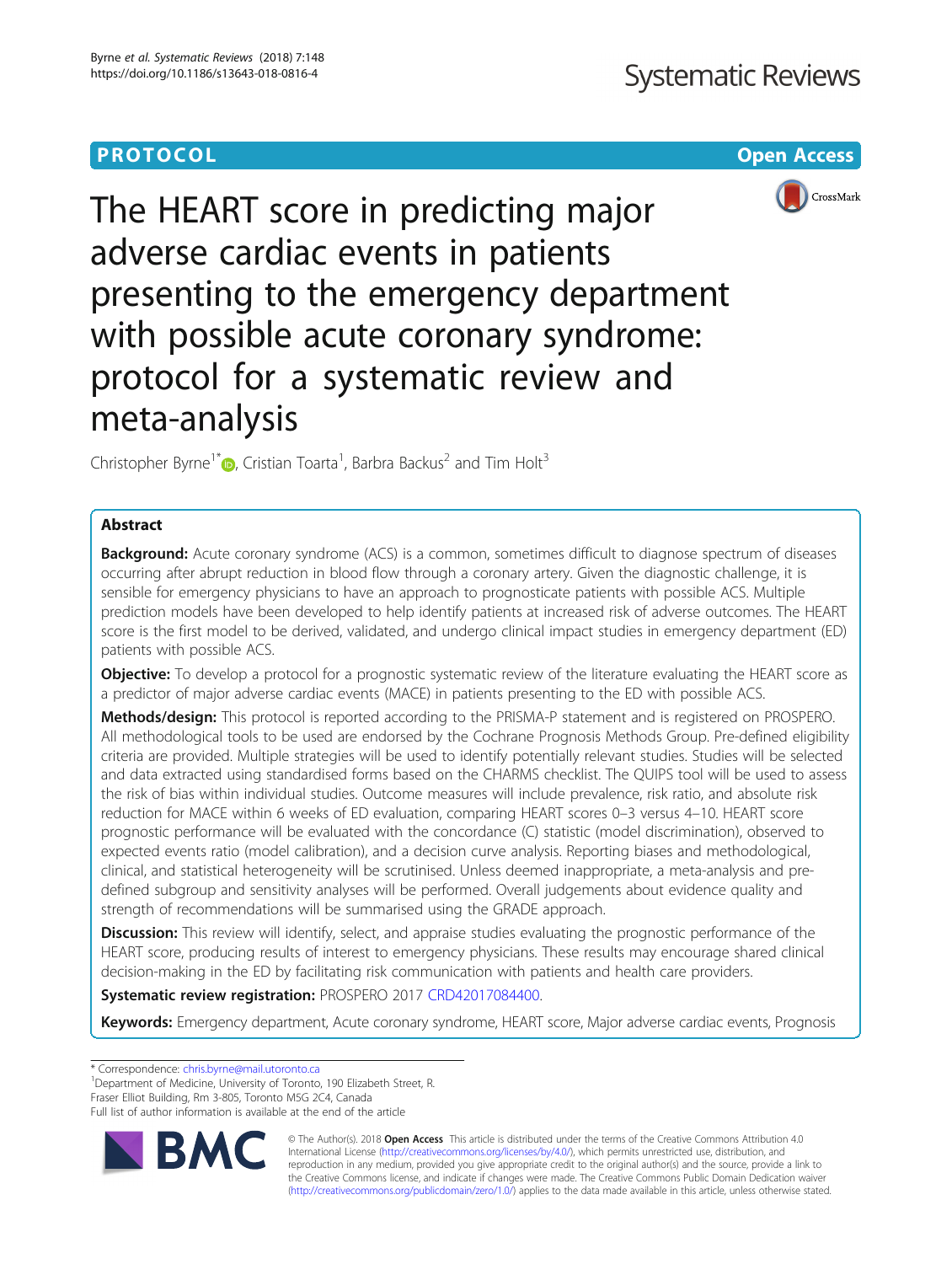# Background

# Acute coronary syndrome defined

Acute coronary syndrome (ACS) represents a spectrum of diseases occurring after an abrupt reduction in blood flow through a coronary artery and downstream cardiac tissue. Patients with ACS most commonly describe a sudden onset of a pressure-type chest pain occurring at rest or with minimal exertion that may radiate to either or both arms, the neck, or the jaw [\[1](#page-9-0)]. Shortness of breath, dizziness, nausea, or sweating can also occur. Clinical presentations differ according to the degree of coronary artery occlusion and subsequent myocardial ischaemia.

Ischaemia involving the full thickness of the heart wall is identified by characteristic electrocardiogram (ECG) findings termed ST elevation. If coronary artery occlusion persists, cardiac tissue is irreparably damaged and markers of cardiac injury become detectable in the blood. When this occurs, the term ST elevation myocardial infarction (STEMI) is used. Myocardial ischaemia and subsequent cardiac injury can also occur in the absence of ST elevation. This characterises non-ST elevation myocardial infarction (NSTEMI). Coronary artery occlusion can also result in a reduction in blood flow not severe enough to produce cardiac injury. This presentation is known as unstable angina (UA) and occurs when symptoms of ACS are present, but markers of cardiac injury are undetectable [[1](#page-9-0)].

### Burden of acute coronary syndrome

Chest pain is the second most common presenting symptom to emergency departments (EDs), accounting for over six million visits in the USA each year [[2](#page-9-0)]. As few as 10% of ED chest pain patients will ultimately be diagnosed with ACS, with many more undergoing prolonged ED observation or hospital admission to rule out ACS [\[3](#page-9-0)].

# Emergency department approach

There are no guidelines for what rate of missed ACS is acceptable in emergency medicine practice. Surveys of emergency physicians (EPs) find a large majority desire a miss rate of less than 1% [[4](#page-9-0)]. Acute coronary syndrome can be a challenging diagnosis to confirm or exclude in the ED. There are many alternate explanations for chest pain, an abnormal ECG, or detectable markers of cardiac injury. Conversely, to exclude UA, the clinician must have full confidence in the patient history as, by definition, markers of cardiac injury are undetectable and the ECG may be normal. The term "possible ACS" can be used during initial ED evaluation if elements of the history are of concern, the ECG is unrevealing, and initial cardiac biomarker data are not yet available or undetectable [[1\]](#page-9-0). Given the diagnostic challenge, it is sensible for EPs to have an approach to prognosticate patients with possible ACS. In the absence of a definitive diagnosis, patients perceived to be at unacceptable risk for adverse outcomes can be referred for additional observation and investigation in hospital.

### Risk stratification of possible acute coronary syndrome

Many clinicians naturally incorporate elements from patient's demographics, risk factors, symptoms, physical exam, and investigations to formulate both diagnostic and prognostic impressions. An alternate approach is to formalise these elements into a prediction model. However, some physicians dismiss prediction models for lacking evidence of superiority when compared to clinical impression [[5](#page-9-0)–[7](#page-9-0)]. Nonetheless, for diagnostic dilemmas such as possible ACS, a formal prognostic prediction model can help EPs decide on management and disposition [[8](#page-9-0)]. Prognostic models may also facilitate communication with patients and other health care providers by synthesising the clinical context and investigations into a quantitative risk assessment [[9](#page-9-0)]. Multiple prediction models have been developed to help identify patients with possible ACS at increased risk of adverse outcomes [[8,](#page-9-0) [10](#page-9-0)–[12\]](#page-9-0). These models have been applied with variable efficacy and physician uptake in the ED setting.

# The HEART score

The HEART score is one such prediction model. It was designed specifically for short-term risk stratification of patients with possible ACS [[8\]](#page-9-0). Based on clinical experience and interpretation of the medical literature, a group of physicians at a community hospital in the Netherlands expected patient history, ECG abnormalities, higher age, multiple risk factors for coronary artery disease, and elevated cardiac troponin levels to be predictors of major adverse cardiac events (MACE). These represent the five elements of the HEART score (see Table [1\)](#page-2-0). Though deriving a prediction model by expert opinion represents a methodological drawback [[13\]](#page-10-0), the five elements and chosen weights of the HEART score are supported by subsequent regression analyses [[14\]](#page-10-0).

### Why the HEART score is important

There are alternate prognostic prediction models in patients with possible ACS to undergo derivation and validation in ED patients [[11](#page-9-0), [12](#page-9-0)]. However, the HEART score is the only model to be evaluated by multiple independent research groups in both validation and clinical impact studies  $[15–20]$  $[15–20]$  $[15–20]$  $[15–20]$  $[15–20]$ . In addition, the HEART score outperforms alternate prediction models in comparison studies [[15,](#page-10-0) [21](#page-10-0)]. The HEART score is also intuitive to the EP, relying on elements of clinical experience rather than the sometimes less accessible, yet statistically valid predictors seen in other models [[8\]](#page-9-0).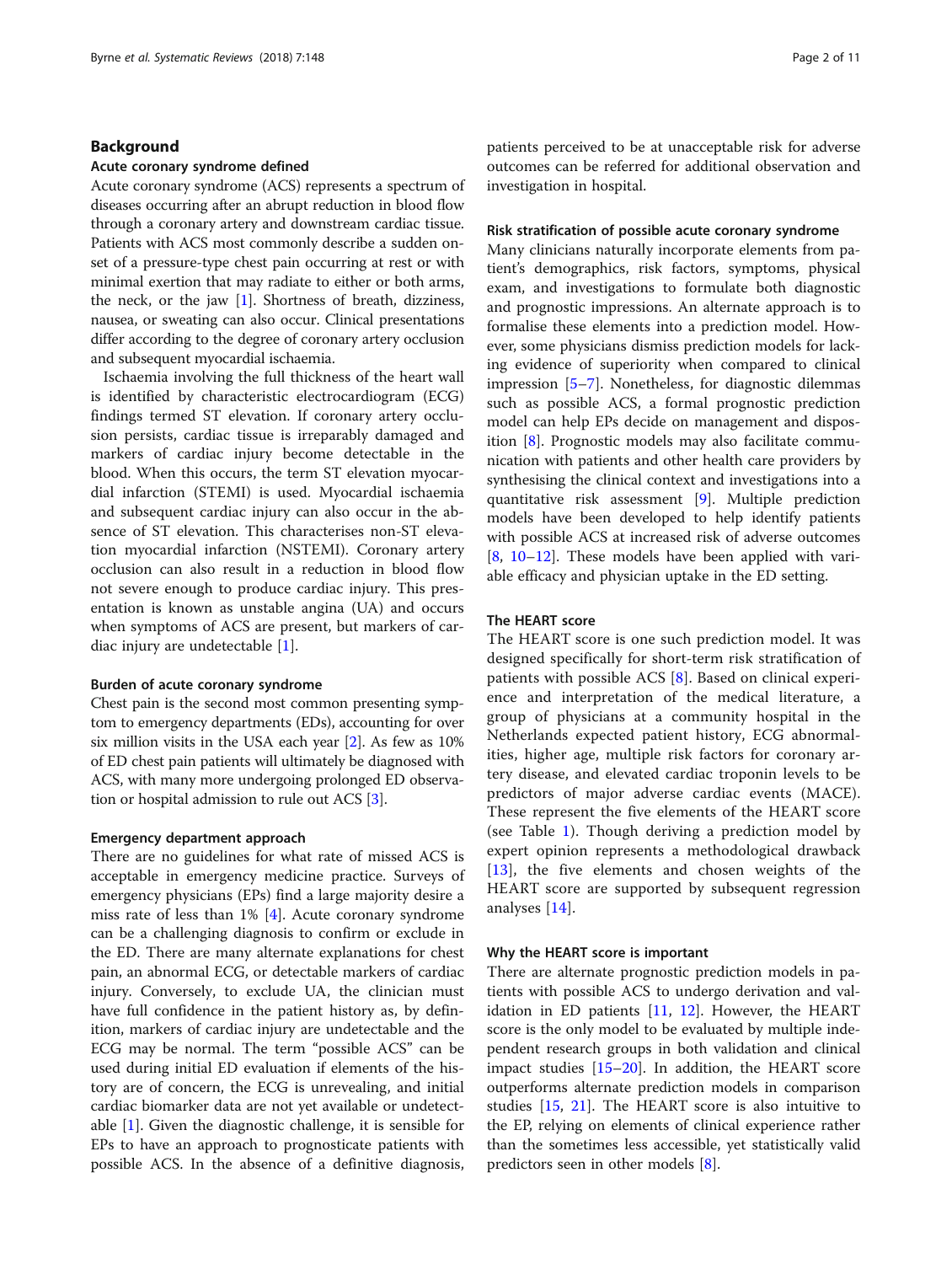<span id="page-2-0"></span>Table 1 Composition of the HEART score for patients in the ED with possible ACS

| History       | Highly suspicious                       | 2              |
|---------------|-----------------------------------------|----------------|
|               | Moderately suspicious                   | 1              |
|               | Slightly suspicious                     | 0              |
| <b>ECG</b>    | Significant ST depression               | 2              |
|               | Non-specific repolarisation disturbance |                |
|               | Normal                                  | 0              |
| Age           | $\geq 65$ years                         | $\mathcal{P}$  |
|               | $45-65$ years                           | 1              |
|               | $<$ 45 years                            | 0              |
| Risk factors* | $\geq$ 3 risk factors                   | 2              |
|               | 1 or 2 risk factors                     | 1              |
|               | No risk factors                         | $\Omega$       |
| Troponin      | $\geq$ 3 $\times$ normal limit          | $\mathfrak{D}$ |
|               | $1-3\times$ normal limit                | 1              |
|               | $\leq$ normal limit                     | $\Omega$       |
|               |                                         | Total          |

\*Risk factors for coronary artery disease include currently treated diabetes mellitus, current or recent (< 1 month) smoker, diagnosed hypertension, diagnosed hypercholesterolaemia, family history of coronary artery disease, and obesity

### The current literature and its limitations

A systematic review and meta-analysis involving the HEART score was published in May 2017 [\[22](#page-10-0)]. The objective of this review was to summarise the evidence on the diagnostic accuracy of the HEART score for predicting MACE in patients presenting to the ED with possible ACS. The target condition of MACE (see Table 2) was defined as a composite of myocardial infarction (MI), percutaneous coronary intervention (PCI), coronary artery bypass graft (CABG), and all-cause death.

Cochrane methodology for diagnostic test accuracy systematic reviews were applied. Randomised controlled trials and both retrospective and prospective observational studies were eligible for inclusion. To be included, studies were required to evaluate the HEART score upon ED arrival and report the number of MACE over the study period. The literature search identified 18 studies as potentially eligible for inclusion. Following an independent review, 11 studies met the inclusion criteria and

provided data permitting the calculation of diagnostic accuracy measures. Two studies were excluded from meta-analysis owing to concerns surrounding deviation from how the original HEART score was defined. A total of 9 studies and 11,217 patients were included in the primary meta-analysis.

The authors found the overall pooled prevalence of MACE to be 15.4% (95% confidence interval (CI) 14.8–16.1%, range 7.3–29.1%) at a mean follow-up time of 6 weeks. Among 4101 patients categorised as low risk and suitable for early ED discharge (HEART score 0–3), the pooled prevalence of MACE was 1.6% (95% CI 1.2–2.0%). Results were otherwise presented using measures of diagnostic accuracy, including sensitivity, specificity, and predictive values. The pooled sensitivity and specificity of the HEART score for predicting MACE were 96.7% (95% CI 94.0–98.2%) and 47.0% (95% CI 41.0–53.5%), respectively.

### A problematic reference standard

In any diagnostic accuracy study, the index test (test under evaluation) and reference standard (best available method for establishing presence or absence of target condition) should be described in sufficient detail to permit replication [\[23\]](#page-10-0). In this review, HEART score 0–3 represented a negative index test and HEART score 4–10 represented a positive index test in calculating measures of diagnostic accuracy (see Table [3](#page-3-0)). This cut-off was selected as the authors considered patients with HEART score 0–3 at low risk of developing MACE and potentially eligible for immediate discharge from the ED.

The authors defined the reference standard as follows:

The third universal definition of AMI, consistent with a rise and/or fall of a cardiac biomarker with minimally one result above the 99th percentile upper reference limit in the context of a patient presenting with cardiac ischaemia.

The index test and reference standard descriptions illustrate the basic diagnostic accuracy study design eligible for inclusion in this review (see Fig. [1\)](#page-3-0).

The rationale for choosing this reference standard was not provided. If one chooses to conceptualise the

Table 2 Definitions of major adverse cardiac events [[42\]](#page-10-0)

| Myocardial infarction                 | Colloquially known as a "heart attack", occurs when blood flow decreases or stops to a part of the heart,<br>causing irreversible damage to the heart muscle.                                                                                                                                   |  |
|---------------------------------------|-------------------------------------------------------------------------------------------------------------------------------------------------------------------------------------------------------------------------------------------------------------------------------------------------|--|
| Percutaneous coronary<br>intervention | Non-surgical procedure used to treat narrowed coronary arteries of the heart found in coronary artery disease.<br>Most commonly, a balloon catheter is inserted into a diseased coronary artery and inflated to relieve the narrowing.<br>A stent can then be deployed to keep the vessel open. |  |
| Coronary artery<br>bypass graft       | Surgical procedure used to treat narrowed coronary arteries of the heart found in coronary artery disease. A redundant<br>blood vessel is harvested from another part of the body and attached in such a way that a diseased coronary artery is<br>bypassed.                                    |  |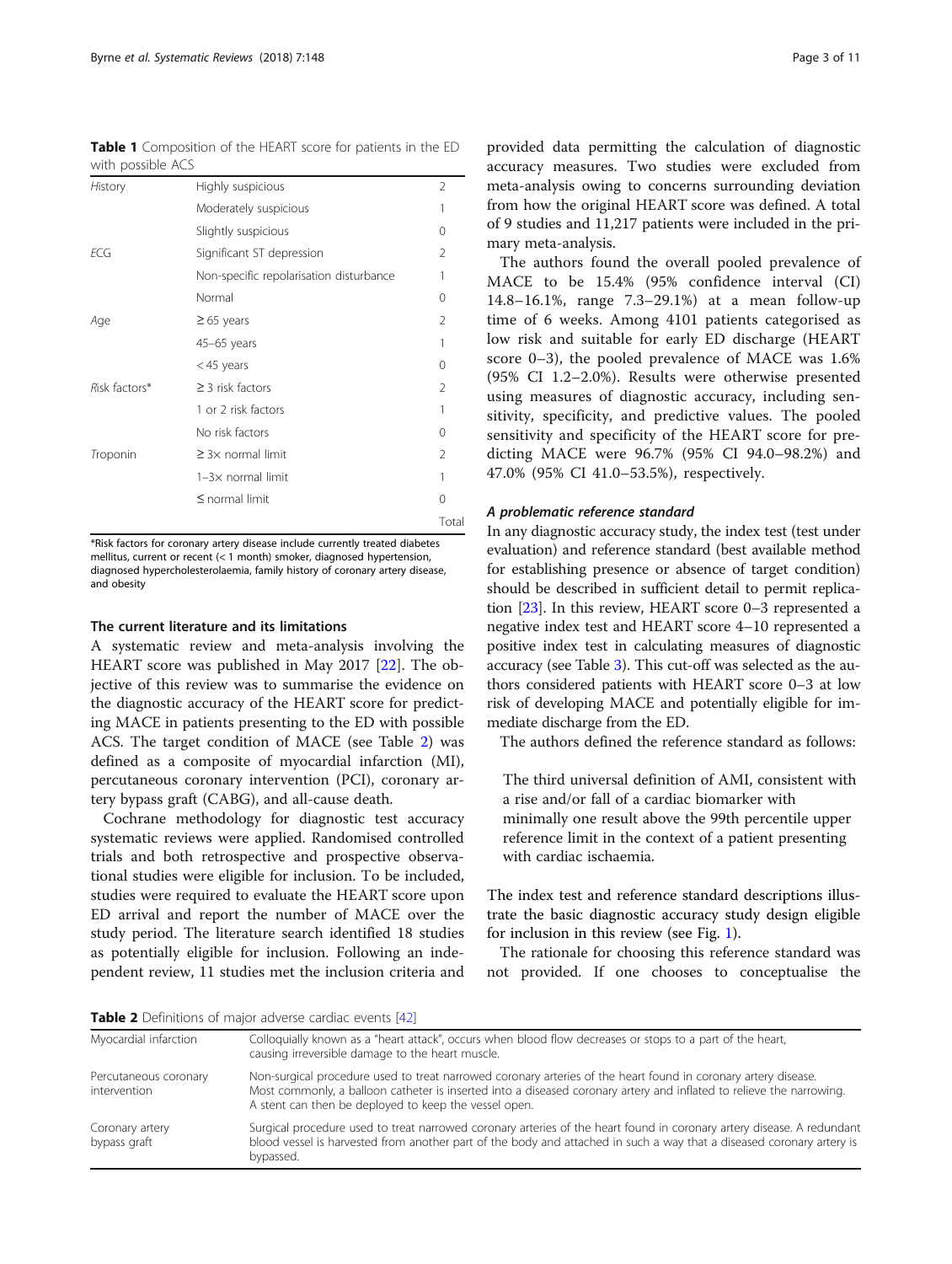<span id="page-3-0"></span>Table 3 The HEART score as an index test for identifying MACE, presented in two by two table

|                                  |                               | Target condition<br><b>MACF</b> |                |
|----------------------------------|-------------------------------|---------------------------------|----------------|
|                                  |                               | Present                         | Absent         |
| Index test<br><b>HFART</b> score | Positive<br><b>HFART 4-10</b> | True positive                   | False positive |
|                                  | Negative<br>HFART 0-3         | False negative                  | True negative  |

HEART score as a diagnostic test, the passage of time seemingly represents a more reliable standard for detecting MACE. The authors suggest that to diagnose or predict future MACE, the reference standard is the "third universal definition of AMI". This is problematic because the diagnosis of MI by a rise and/or fall of troponin is also, by definition, a MACE. This diagnostic accuracy systematic review's reference standard is thus also part of its target condition.

# Incorporation and verification biases

The reference standard also introduces incorporation and verification biases [\[24](#page-10-0)]. Troponin levels are components of both the HEART score and reference standard. This incorporation bias elevates the risk of overstating both the sensitivity and specificity of the HEART score. Experience and clinical practice guidelines suggest patients with a history concerning for ACS, an abnormal ECG, advanced age, or many risk factors for coronary artery disease are very likely to have multiple troponin levels measured while in the ED [\[1](#page-9-0)]. These patients will also have a high HEART score. When multiple troponin



levels are measured over a period of ED observation, a patient is more likely to have a positive result, be diagnosed with AMI, and subsequently undergo revascularisation by PCI or CABG (see Fig. 2). This verification bias similarly risks overstating both the sensitivity and specificity of the HEART score. A false-negative HEART score 0–3 is less likely to occur if only one troponin measurement occurs. Likewise, a false-positive HEART score 4–10 is less likely when multiple troponin measurements occur. The impact of these biases could have been explored via a sensitivity analysis comparing trials standardising an observation period or multiple troponin levels for all participants irrespective of HEART score (lower risk of bias) to those trials entrusting that decision to the discretion of the treating physician (higher risk of bias).

## Importance of outcome blinding in retrospective studies

Several large studies have been published beyond the search window of the May 2017 review, including at least one randomised trial and multiple prospective observational studies [\[17,](#page-10-0) [25](#page-10-0)–[27\]](#page-10-0). Nine of the 11 studies included in this review were retrospective in nature. In general, retrospective studies of the HEART score have a higher risk of bias [[28](#page-10-0)]. For example, lack of outcome blinding combined with unclear predictor measurement criteria might encourage an assessor to rate the history as "highly suspicious" if a patient was known to have sustained a MACE. This bias likely overestimates the predictive value of the HEART score and should be explicitly addressed in any systematic review. The importance of this bias could have been evaluated by comparing trials with clearly stated outcome blinding (lower risk of bias) to those lacking outcome blinding (higher risk of bias) via a sensitivity analysis. Alternatively, the authors could have made trials without outcome blinding ineligible for inclusion in the review.

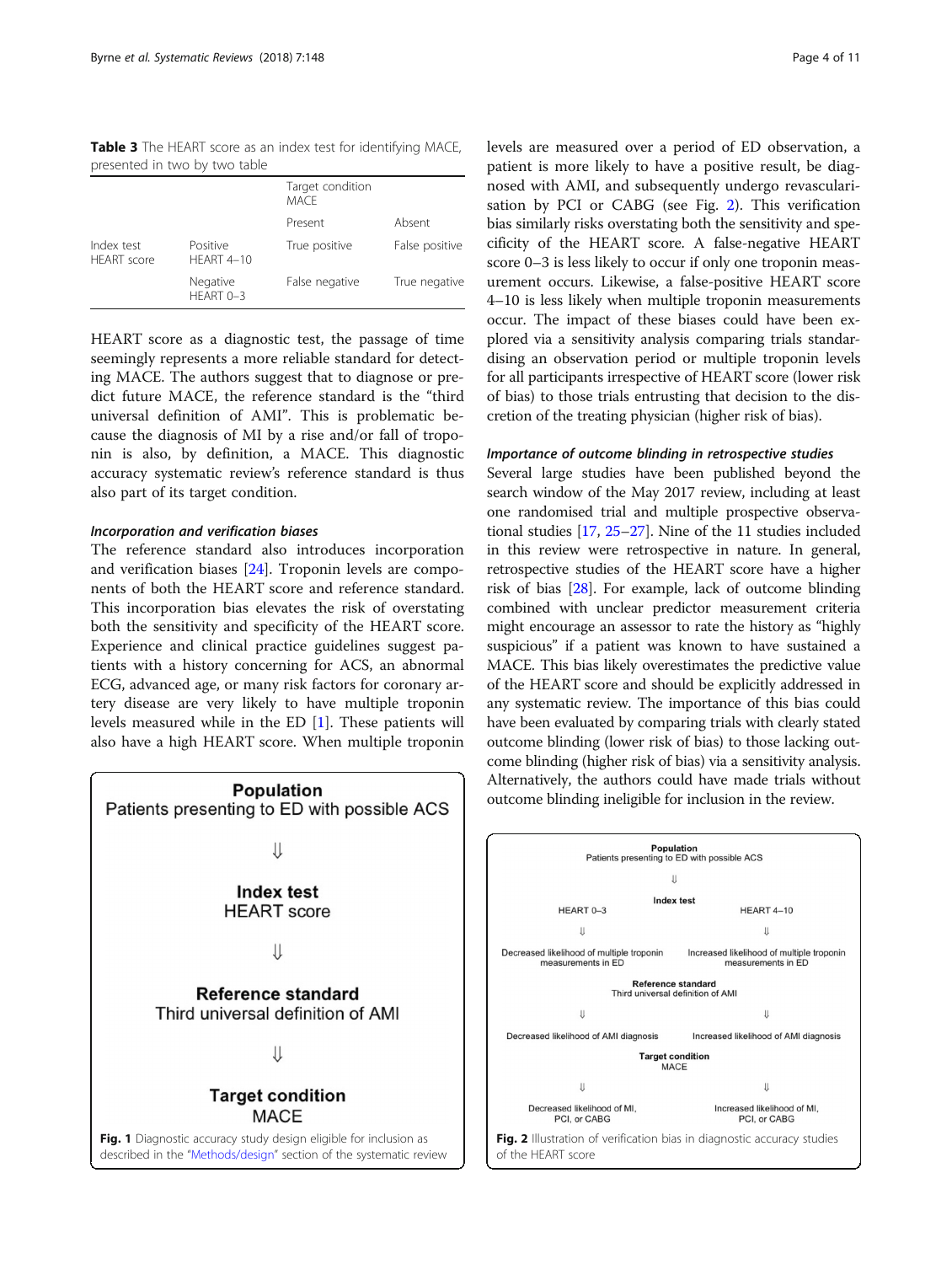# <span id="page-4-0"></span>Maximising external validity for emergency physicians

The external validity of many observational studies of the HEART score is also of concern. For example, it is debatable whether history and ECG scoring by a researcher or cardiologist reviewing patient charts is reliable as a proxy of how the history and ECG would have been scored by the attending EP. In the context of this review, the strongest study design to evaluate the utility of the HEART score as a predictor of MACE would be a prospective observational study mandating the attending clinician at the time of initial ED assessment determine the HEART score. Studies incorporating this design should be emphasised in a prognostic systematic review. Similarly, across studies included in the May 2017 systematic review, there are potentially important differences in the baseline risk of MACE (range 7.3–29.1%) and type of troponin assays used  $[22]$  $[22]$ . The reviewers could have better assessed the impact of clinical heterogeneity in study populations and HEART score measurement by subgroup analyses.

# Rationale for this review

In summary, the HEART score is a user-friendly prediction model for clinicians assessing patients presenting to the ED with possible ACS. While some have opted to evaluate the HEART score as a diagnostic accuracy test [[22\]](#page-10-0), this perspective is challenged by an uncertain diagnostic reference standard. In addition, the impact of incorporation, verification, and outcome blinding biases with the potential to overstate the score's predictive performance has not been fully explored. The HEART score was originally designed to be a prognostic prediction model, utilising information from the patient history, ECG, age, risk factors, and troponin measurement at the initial ED assessment [[8\]](#page-9-0). A systematic review incorporating methodology specifically for prognostic prediction models is thus warranted. This review should aim to evaluate the impact of biases in HEART score and outcome measurement and produce results generalisable to EPs applying variable clinical approaches (e.g. type of troponin assay used) across ED populations with variable baseline risks of MACE.

# **Objective**

The objective is to develop a protocol for a systematic review and meta-analysis of the literature evaluating the HEART score as a prognostic predictor of MACE in patients presenting to the ED with possible ACS.

# Methods/design

This systematic review protocol is reported according to the Preferred Reporting Items for Systematic Review and Meta-Analysis Protocols (PRISMA-P) statement [\[29](#page-10-0)]. The review protocol was registered on the PROSPERO website [\(http://www.crd.york.ac.uk/PROSPERO/dis](http://www.crd.york.ac.uk/PROSPERO/display_record.php?ID=CRD42017084400)[play\\_record.php?ID=CRD42017084400](http://www.crd.york.ac.uk/PROSPERO/display_record.php?ID=CRD42017084400)) on December 19, 2017 (CRD42017084400). All methodological tools to be used in this review are endorsed by the Cochrane Prognosis Methods Group.

### Criteria for considering studies for this review

The inclusion and exclusion criteria for this review are summarised below.

| Eligibility criteria for the systematic review                                                                                                                                                                   |                                                                                                                                                                                                              |
|------------------------------------------------------------------------------------------------------------------------------------------------------------------------------------------------------------------|--------------------------------------------------------------------------------------------------------------------------------------------------------------------------------------------------------------|
| Inclusion criteria                                                                                                                                                                                               | Exclusion criteria                                                                                                                                                                                           |
| Studies                                                                                                                                                                                                          |                                                                                                                                                                                                              |
| Original research<br>Retrospective observational<br>study, prospective observational<br>study, or randomised trial                                                                                               | Derivation or internal<br>validation study<br>Retrospective observational<br>study with lack of or<br>uncertain outcome blinding                                                                             |
| Participants                                                                                                                                                                                                     |                                                                                                                                                                                                              |
| Patients presenting to ED<br>or chest pain unit<br>Symptoms of ACS <sup>a</sup> present<br>or assessing clinician considering<br>ACS as diagnosis<br>Diagnostic workup includes<br>ECG and troponin measurement  | Study evaluates or reports<br>xon only patients with HEART<br>score 0-3 or a subset of the<br>population of interest<br>Study excludes patients<br>who sustain a MACE while<br>in the ED or chest pain unitb |
| Intervention                                                                                                                                                                                                     |                                                                                                                                                                                                              |
| <b>HEART</b> score determined from<br>data obtained at initial<br>physician assessment                                                                                                                           |                                                                                                                                                                                                              |
| Primary outcome                                                                                                                                                                                                  |                                                                                                                                                                                                              |
| MACE, a composite outcome<br>including death, MI, PCI,<br>or CABG<br>Primary outcome can be stratified<br>by HEART score 0-3 and 4-10<br>Outcome occurs within 6<br>weeks of ED or chest pain<br>unit assessment |                                                                                                                                                                                                              |

<sup>a</sup>Symptoms of ACS include chest, arm, or jaw pain; shortness of breath; dizziness; nausea; or sweating

**bAn exception will be made if a study excludes patients with definite STEMI or** ACS at initial assessment as diagnostic uncertainty is lacking, and these patients are typically immediately transferred to the nearest cardiac catheterisation facility

### Types of studies

Original research articles on the external validation of the HEART score will be eligible for this review. Derivation and interval validation studies will be excluded. Randomised controlled trials, prospective observational studies, and retrospective observational studies will be considered for inclusion. For a retrospective study to be included, assessors of the patient history and ECG must be blinded to the outcome of MACE. If this is not clearly stated in the study's methodology, authors will be contacted to clarify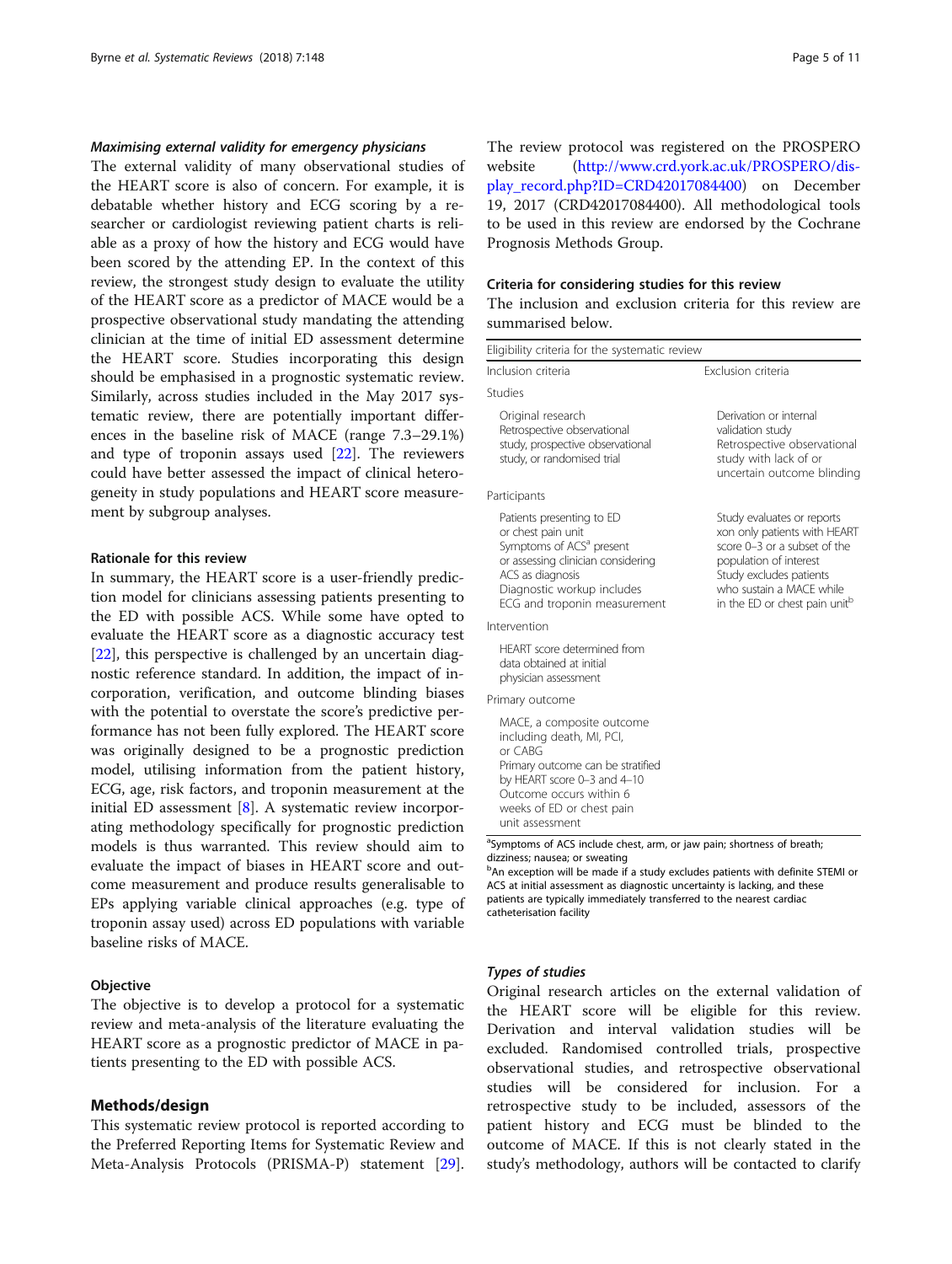if assessors were suitably blinded. If uncertainty regarding blinding persists following an attempt to contact study authors, the study will be excluded from this review. There will be no restrictions on language or timeframe of publication.

# Types of participants

Studies evaluating patients with possible ACS (see Table 4) at initial physician assessment in an ED or chest pain unit will be considered for inclusion. Chest pain units exist in some, but not all jurisdictions. These units are typically located in or near the ED and provide a setting for observation and investigation of acute chest pain patients [[30\]](#page-10-0). As our population of interest includes all patients presenting to an ED with possible ACS, studies evaluating only a subset of the population of interest (e.g. only patients with HEART score 0–3) will be excluded. Similarly, studies failing to include all patients who sustain a MACE while in the ED or chest pain unit will also be excluded. An exception will be made if a study excludes patients with definite STEMI or ACS at initial assessment as diagnostic uncertainty is lacking, and these patients are typically immediately transferred to the nearest cardiac catheterisation facility.

# Types of interventions

All patients must have a HEART score determined using data obtained at the initial physician assessment.

### Types of comparisons

The types of comparisons are not applicable.

# Types of outcome measures

# Primary outcomes

The primary outcome will be MACE within 6 weeks of initial ED or chest pain unit assessment. Major adverse cardiac events are a composite outcome encompassing death, MI, PCI, or CABG. The primary outcome will be stratified by HEART score 0–3 and HEART score 4–10.

The intent of the HEART score is to identify a low-risk group of patients that can be safely discharged from the ED. HEART score 0–3 represents the low-risk group as defined in the prediction model's derivation study. The authors of the May 2017 review agreed with this stratification approach, thus identifying 4101 of 11,217 (36.6%) patients as low risk in their analysis [\[22](#page-10-0)].

Table 4 Definition of possible ACS

| Possible ACS | Symptoms of ACS present (chest, arm, or jaw pain;      |
|--------------|--------------------------------------------------------|
|              | shortness of breath; dizziness; nausea; or sweating)   |
|              | or assessing clinician considering ACS as a possible   |
|              | diagnosis, and initial diagnostic workup includes both |
|              | an ECG and troponin measurement.                       |

The pooled prevalence of MACE in these 4101 patients was 1.6% (95% CI 1.2–2.0%). This seems a sensible risk level at which to initiate a shared clinician-patient decision on discharge versus continued hospital observation or investigation. While alternate stratification strategies may further lower the risk of MACE, this must be balanced by subjecting a higher proportion of patients to unnecessary observation and investigation.

# Secondary outcomes

Secondary outcomes will be death within 6 weeks of initial ED or chest pain unit assessment and MI within 6 weeks of initial ED or chest pain unit assessment. If a study does not include sufficient information to determine secondary outcomes, the authors will be contacted. If after attempting to contact study authors this information remains unavailable, the study will be excluded from secondary outcome analysis. Secondary outcomes will also be stratified by HEART score 0–3 and HEART score 4–10.

# Search methods for identification of studies

Multiple strategies will be used to identify potentially relevant studies, including electronic searches, hand searches of reference lists and conference proceedings, and contacting content experts. A preliminary search was conducted on November 28, 2017. The final search will be conducted in July 2018.

# Electronic searches

The electronic database search will include the following:

- MEDLINE using PubMed;
- EMBASE using OvidSP;
- Cumulative Index of Nursing and Allied Health Literature (CINAHL);
- Web of Science (WoS) (all databases);
- Cochrane Central Register of Controlled Trials (CENTRAL);
- Cochrane Database of Systematic Reviews (CDSR);
- NHS Database of Abstracts of Reviews of Effects (DARE); and
- NIHR Health Technology Assessment (HTA) Programme.

[ClinicalTrials.gov,](http://clinicaltrials.gov) the ISRCTN registry, the World Health Organization International Clinical Trials Registry Platform (ICTRP), and PROSPERO will be searched for unpublished and ongoing trials. Databases will be searched using the free text terms "HEART score" or "HEART pathway" without field, language, or date of publication limitations. The search strategy with its corresponding preliminary results is provided in Additional file [1](#page-9-0): Appendix S1.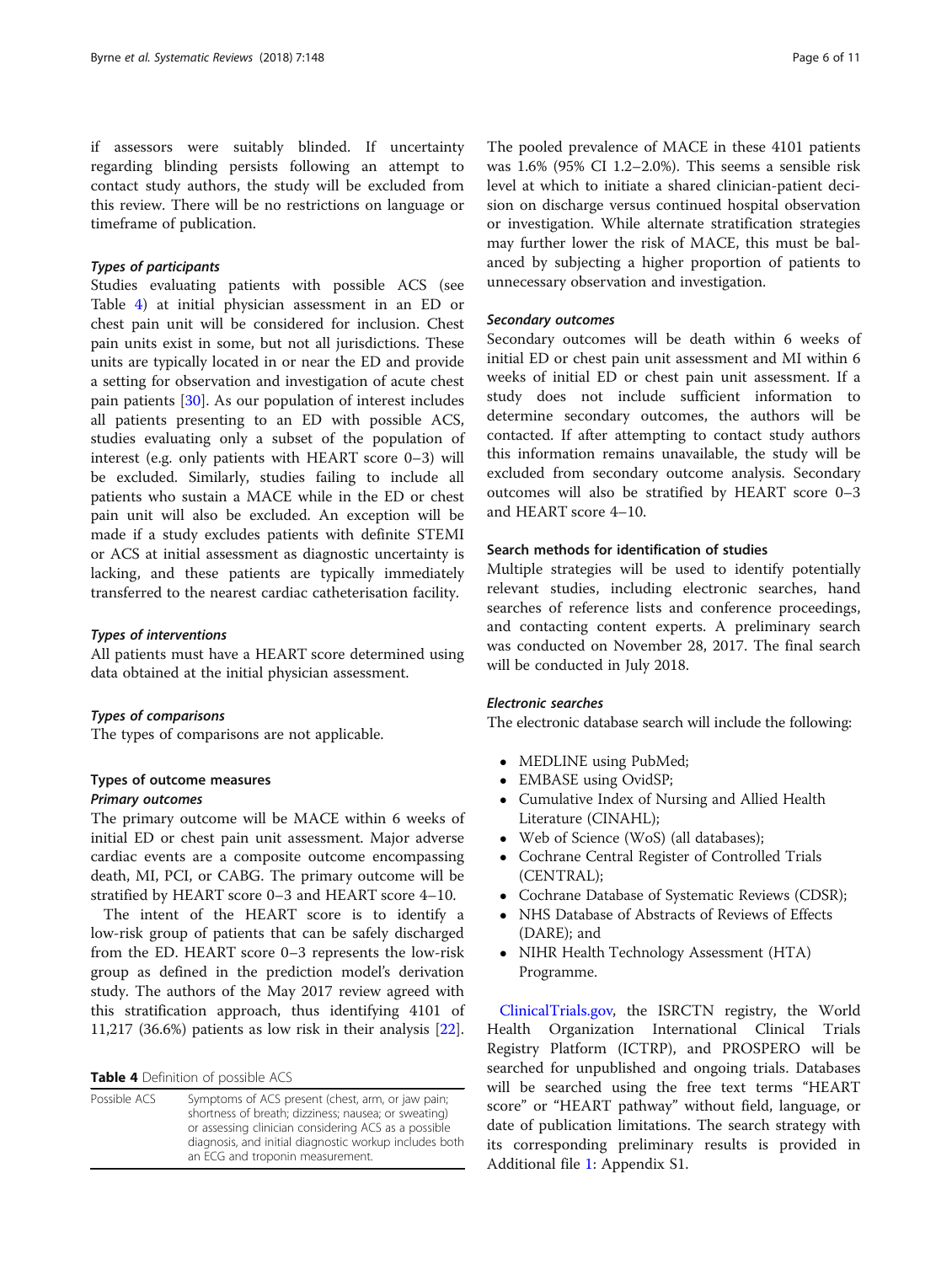# <span id="page-6-0"></span>Additional search strategies

Reference lists for primary studies eligible for inclusion and review articles will be scrutinised to identify potentially relevant citations. Conference proceedings from the Canadian Association of Emergency Physicians (CAEP), American College of Emergency Physicians (ACEP), Society for Academic Emergency Medicine (SAEM), and International Conference on Emergency Medicine (ICEM) will be hand-searched. The conference proceedings search will be restricted to start in 2008, the year the HEART score was first derived and published

# Data collection and analysis Selection of studies

Results from the search strategies will be combined into a reference manager programme with duplicates excluded. Two authors (CB, CT) will perform the title and abstract screening, excluding obviously ineligible studies. From the potentially relevant articles identified, two authors (CB, CT) will independently perform the full-text reviews and select trials for inclusion using a standardised article inclusion form (see Additional file [1](#page-9-0): Appendix S2). Disagreements will be resolved by discussion to reach consensus or third-party adjudication (TH). A list of included trials will be completed (see Additional file [1](#page-9-0): Appendix S3).

# Data extraction and management

Two authors (CB, CT) will independently extract the data from the included studies using an electronic data extraction form (see Additional file [1](#page-9-0): Appendix S4). Disagreement not resolved by consensus will be adjudicated by a third author (TH). The data extraction form is based on the Checklist for Critical Appraisal and Data Extraction for Systematic Reviews of Prediction Modelling Studies (CHARMS) [\[13](#page-10-0)], modified according to the scope of this review (i.e. external validation studies). This checklist provides a framework for extracting key information from studies of prediction models.

# Assessment of risk of bias in included studies

To assess the risk of bias within individual studies, the Quality in Prognosis Studies (QUIPS) tool for prognostic studies will be used [[28](#page-10-0)]. Five bias domains (see Table 5) will be rated as having a low, moderate, or high risk of bias according to QUIPS tool criteria. Two independent reviewers (CB, CT) will assess every included study for bias. Disagreements will be resolved by discussion or third-party adjudication (TH). Results from the risk of bias assessment will be presented in table format with colour coding for easy visualisation.

# Data analysis and measures of prediction model performance

Descriptive statistics will be presented as means with standard deviations (SD) and medians with interquartile ranges (IQR). Outcomes in this review are dichotomous and will be presented as pooled prevalences, Mantel-Haenszel risk ratios (RRs), and absolute risk reductions (ARRs) with 95% confidence intervals (CI). Prediction model performance will be summarised using measures of discrimination, calibration, and a decision curve analysis (DCA).

Discrimination refers to a prediction model's ability to distinguish between patients developing and not developing the outcome [[31](#page-10-0)]. In the context of this review's primary outcome, the C-statistic provides the probability a randomly selected patient who experienced a MACE had a higher risk HEART score than a patient who had not experienced a MACE. The C-statistic is equal to the area under the receiver operating characteristic (ROC) curve.

Calibration refers to a model's accuracy of predicted risk probabilities, indicating the extent to which expected and observed outcomes agree [[31](#page-10-0)]. Summarising estimates of calibration is difficult because calibration plots are often not presented, and studies tend to report different types of summary statistics in calibration  $[32]$  $[32]$ . As a result, calibration will be quantified by individual study and summary observed to expected events ratios (O:E

Table 5 Bias domains to be assessed using the QUIPS tool

| Domain                             | Optimal study                                                                                                                                                                                                                     |  |
|------------------------------------|-----------------------------------------------------------------------------------------------------------------------------------------------------------------------------------------------------------------------------------|--|
| Study participation                | Study sample adequately represents the population of interest<br>That is, relationship between HEART score and MACE unlikely to be different for participants and<br>eligible non-participants                                    |  |
| Study attrition                    | Study data available (i.e. participants not lost to follow-up) adequately represent study sample<br>That is, relationship between HEART score and MACE unlikely to be different for completing and<br>non-completing participants |  |
| Prognostic factor measurement      | Prognostic factors measured in a similar way for all participants<br>That is, measurement of HEART score unlikely to be different if MACE is present versus absent                                                                |  |
| Outcome measurement                | Outcomes of interest measured in a similar way for all participants<br>That is, measurement of MACE unlikely to be different with varying HEART scores                                                                            |  |
| Statistical analysis and reporting | Statistical analysis appropriate, and all primary outcomes reported<br>That is, reported results unlikely to be spurious or biased due to analysis or reporting                                                                   |  |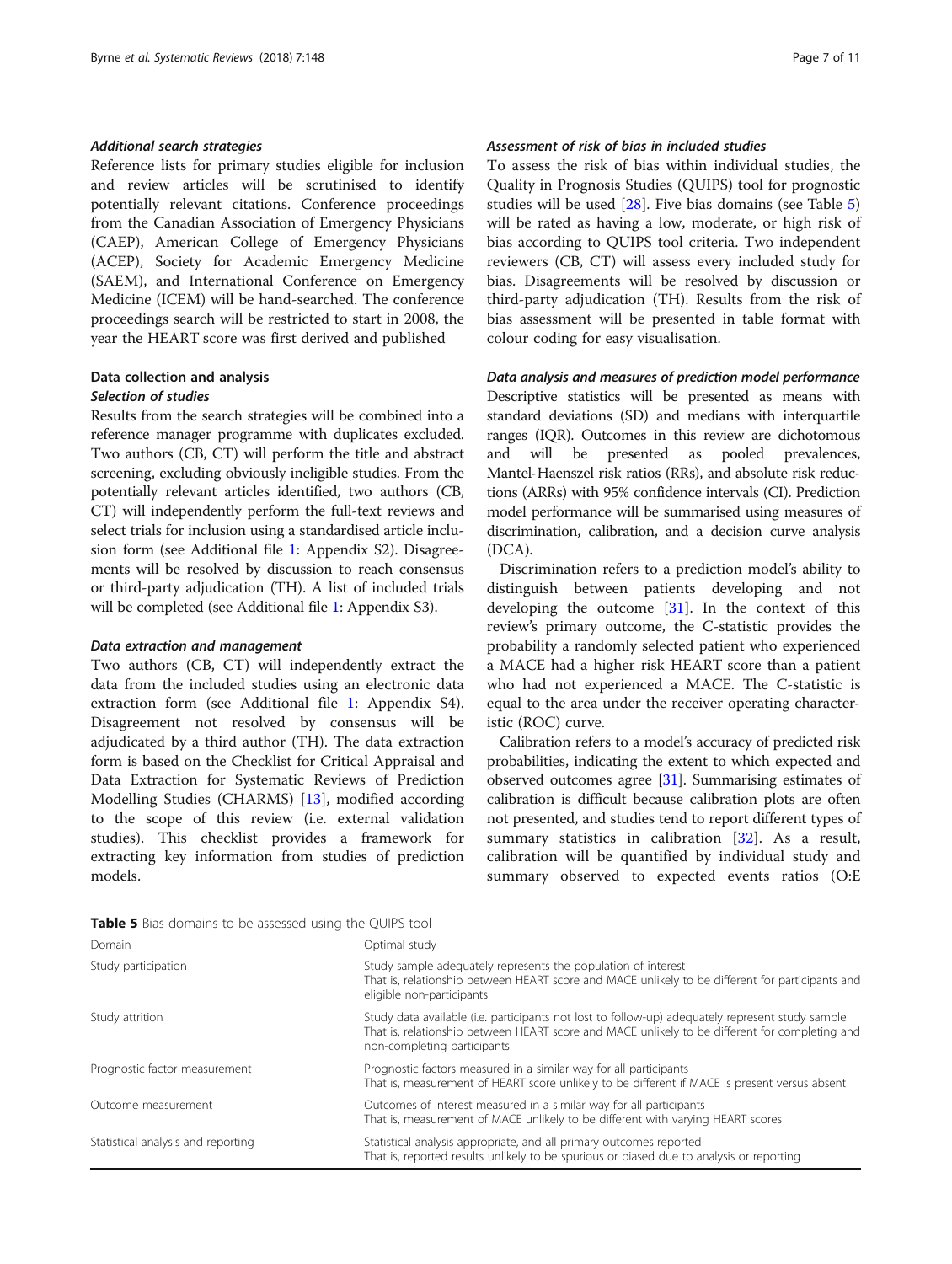events ratios) with 95% confidence intervals stratified by HEART scores of 0–3 and 4–10. The summary O:E events ratio provides a rough indication of overall model calibration across the entire range of predicted risks [\[31\]](#page-10-0).

Decision curve analysis (DCA) is a method for evaluating a prognostic tool with competing benefits and harms across a range of patient preferences and risk tolerances [\[33](#page-10-0)]. The decision to observe or continue to investigate a patient with possible ACS depends on how confident the clinician is in a patient's prognosis, the efficacy and complications of additional observation or investigation, and the patient's willingness to accept the burden of an observation or investigation plan that might be unnecessary. To address these clinical decision challenges, DCA uses a measure called the threshold probability [[34\]](#page-10-0).

In this review, the threshold probability represents the probability of MACE at which an individual believes the harms of unnecessary observation or investigation (e.g. coronary angiogram) if MACE will not occur are equal to the benefits of observation or investigation if MACE will occur (e.g. early recognition and treatment of MI or obstructive coronary artery disease by PCI or CABG). The probability threshold will vary from individual to individual. If additional observation or investigation is perceived by a patient to have high value and minimal morbidity, inconvenience, and cost, the threshold probability for proceeding with this management plan will be low. Conversely, if this plan is perceived to be minimally effective or associated with adverse effects, the threshold probability will be high [\[35](#page-10-0)]. Threshold probabilities thus provide a framework for processing benefits and harms into a patient-centred, evidence-based clinical decision.

This review's DCA will compare the following approaches: (1) observe or investigate all patients presenting to ED with possible ACS regardless of HEART score or (2) observe or investigate only those patients with HEART score 4–10. In this DCA, the desirable outcome or "benefit" is additional observation or investigation for those patients who will have a MACE (true positives). The undesirable outcome or "harm" is additional observation or investigation for those patients who will not have a MACE (false positives). The net benefit was calculated by determining the difference between the expected benefit and the expected harm. The expected benefit is represented by the proportion of patients who will have a MACE and be observed or investigated (true-positive rate). The expected harm is represented by multiplying the false-positive rate by a weighting factor based on the patient's threshold probability (see Fig. 3) [[35](#page-10-0)].

For example, if a patient's threshold probability of a MACE is 10%, the weighting factor applied to the

| net benefit = true positive rate $-$ (false positive rate x weighting factor)                             |
|-----------------------------------------------------------------------------------------------------------|
| threshold probability<br>weighting $factor = \frac{1 - threshold probability}{1 - threshold probability}$ |
| Fig. 3 Net benefit calculation for decision curve analysis                                                |

proportion of patients observed or investigated who will not have a MACE would be 0.1/0.9, or one ninth. This minimises the effect of false-positive results because the burden of an unnecessary management plan is perceived by the patient to be low. Graphically, the DCA is expressed as a curve, with a net benefit score on the vertical axis and risk thresholds on the horizontal axis. This analysis is intended to help tailor clinical decision-making to an individual patient's threshold probability.

### Assessment of heterogeneity

Heterogeneity will be assessed by analysing methodological, clinical, and statistical diversity.

Methodological diversity will be judged primarily by the risk of bias assessment as per the QUIPS tool (see Table [5](#page-6-0)). Sensitivity analyses will be performed to assess the robustness of results after accounting for the impact of subjective methodological assumptions and inclusion of studies at high risk of bias (see the "[Sensitivity analysis](#page-8-0)" section).

Anticipated sources of important clinical diversity include variable baseline risks of MACE, use of conventional/contemporary versus high-sensitivity troponin assays, and attending clinician versus researcher or non-attending clinician determined HEART scores. Subgroup analyses will be performed to explore the impact of clinical heterogeneity (see the "[Subgroup](#page-8-0)" [analyses](#page-8-0)" section).

Statistical heterogeneity will be visually displayed in forest plots, with a poor overlap of confidence intervals for the results of individual studies indicating the presence of heterogeneity [\[36\]](#page-10-0). More formally, statistical heterogeneity will be assessed using the chi-squared  $(\chi^2)$ test and  $I^2$  statistic. The  $\chi^2$  test assesses whether observed differences in the results are compatible with chance alone [[36\]](#page-10-0). A low P value (or large  $\chi^2$  statistic) provides evidence of variation in effect estimates beyond chance [[36\]](#page-10-0). The  $I^2$  statistic quantifies the percentage of total variability in effect estimates that is due to heterogeneity rather than chance [\[36\]](#page-10-0). A rough guide to interpretation of the  $I^2$  statistic is as follows: 0 to 40% might not be important, 30 to 60% may represent moderate heterogeneity, 50 to 90% may represent substantial heterogeneity, and 75 to 100% represents considerable heterogeneity [[36\]](#page-10-0). There are challenges in interpreting the  $I^2$  statistic in the context of prognostic studies, where large sample sizes of included studies result in very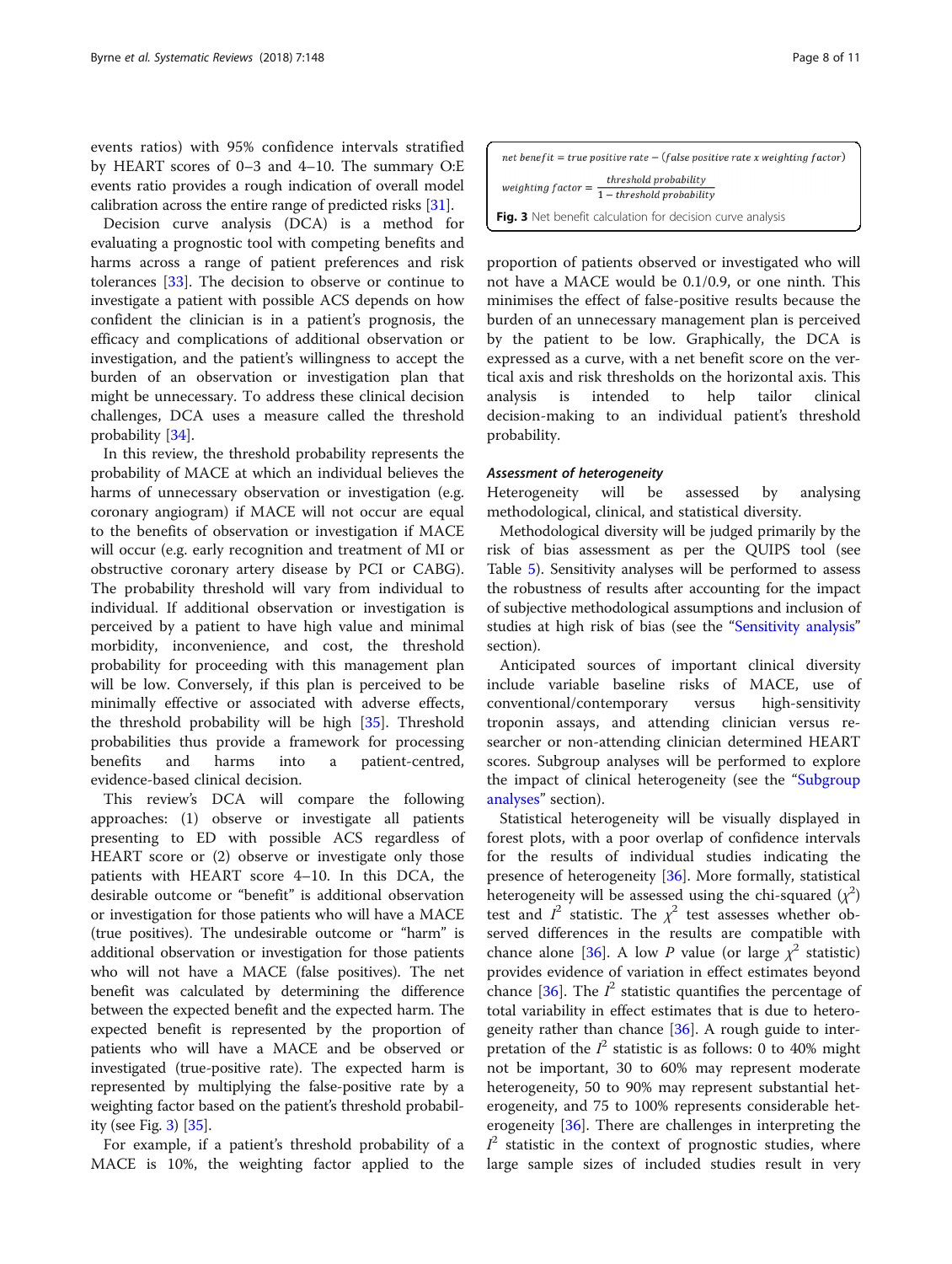<span id="page-8-0"></span>narrow confidence intervals. As a result,  $I^2$  for pooled risk estimates can be extremely high even in the presence of modest inconsistency in risk estimates between individual studies [[37\]](#page-10-0). If statistically significant and considerable heterogeneity exists  $(P < 0.10$  and  $I^2 >$ 75%) and a meta-analysis is nonetheless deemed appropriate, rationale for performing a meta-analysis with potential explanations for statistical heterogeneity (e.g. differences in the prevalence of MACE between studies) will be explored.

# Assessment of reporting biases

Reporting biases arise when the dissemination of research findings is influenced by the nature and direction of results [[36\]](#page-10-0). A funnel plot will be generated if at least 10 studies are included in the meta-analysis, with measures of effect size plotted on the horizontal axis and the standard errors of these measures plotted on the vertical axis. To evaluate reporting biases, funnel plot symmetry will be visually inspected, with measures of effect size plotted on the horizontal axis and the standard errors of these measures plotted on the vertical axis. Evidence of small study effects will be assessed with Egger's test and visually displayed as an Egger's plot.

# Data synthesis

Meta-analyses implementing a random effects model will be performed. External validation studies typically differ in design, execution, and case-mix [[38](#page-10-0)]. Random effects models allow for the presence of heterogeneity between studies by assuming that the effects being estimated in different studies are not identical, but follow some distribution [\[36](#page-10-0)]. Mantel-Haenszel RR and ARR analyses will be conducted using Review Manager (RevMan) software [[39\]](#page-10-0). The summary ROC curve and C-statistic, pooled O:E events ratio, and DCA analyses will be conducted using Stata/IC software applying MIDAS and DCA commands [[40\]](#page-10-0).

## Subgroup analyses

As the prognostic performance of the HEART score in patients presenting to the ED with possible ACS may depend on the baseline risk of MACE, the troponin assay utilised, and who determines the HEART score, the following subgroup analyses will be performed: (1) low versus intermediate versus high baseline risk of MACE, (2) conventional/contemporary versus high-sensitivity troponin assay (see Table 6) used, and (3) attending clinician determined versus researcher or non-attending clinician determined HEART score. These subgroups were selected to maximise the generalisability of results to variable ED clinical approaches and populations.

| Table 6 Definition of high-sensitivity cardiac troponin assay [43] |  |  |
|--------------------------------------------------------------------|--|--|
|--------------------------------------------------------------------|--|--|

| High-sensitivity | Total imprecision (as per the coefficient               |
|------------------|---------------------------------------------------------|
| troponin assay   | of variation) < 10% at the 99th percentile value        |
|                  | of a healthy reference population and limit             |
|                  | of detection permitting measurable                      |
|                  | concentrations for at least 50% of healthy individuals. |
|                  |                                                         |

# Sensitivity analysis

A sensitivity analysis is a repeat of a meta-analysis, substituting alternate decisions or ranges of values that are subjective in nature [\[36\]](#page-10-0). For example, some investigators have deviated from the definition of a low-risk HEART score as described in the score's derivation study (HEART score 0–3), instead of defining low risk as those with HEART score  $0-2$  [ $22$ ]. There have also been variable approaches to outcome measurement, with some studies standardising an observation period or multiple troponin measurements regardless of HEART score (lower risk of bias) and other studies leaving that decision to the discretion of the treating physician (higher risk of bias). Similarly, some HEART score studies assess the primary outcome of MACE at 30 days, while others assess for this outcome at 6 weeks [[22](#page-10-0)]. To test the robustness of this review's findings, the following sensitivity analyses will be performed: (1) low versus moderate versus high risk of bias assessment, (2) low-risk HEART score of 0–2 versus 0–3, and (3) primary outcome of MACE assessed at 30 days versus 6 weeks.

# Summary of findings

The Grading of Recommendations, Assessment, Development and Evaluation (GRADE) approach to making judgements about the quality of evidence and strength of recommendations was initially developed for therapeutic questions but can be applied to bodies of evidence estimating prognosis [\[37](#page-10-0), [41\]](#page-10-0). This system will be used to assess the quality of evidence in this review. As per the GRADE approach, the following assessment criteria will be used when upgrading or downgrading confidence in the results of this review: (1) risk of bias, (2) inconsistency in results, (3) imprecision of results, (4) indirectness (i.e. generalisability or applicability of results), and (5) publication bias (see Table [7](#page-9-0)). The assessments will be performed by two independent reviewers (CB, CT) independently. Disagreements will be resolved by discussion or third-party adjudication (TH).

# **Discussion**

This review will identify, select, and appraise studies evaluating the prognostic performance of the HEART score, producing results of interest to physicians caring for patients with possible ACS in an ED or similar setting. It is our hope this review will increase the precision of existing HEART score literature through meta-analyses of included studies. Exploration of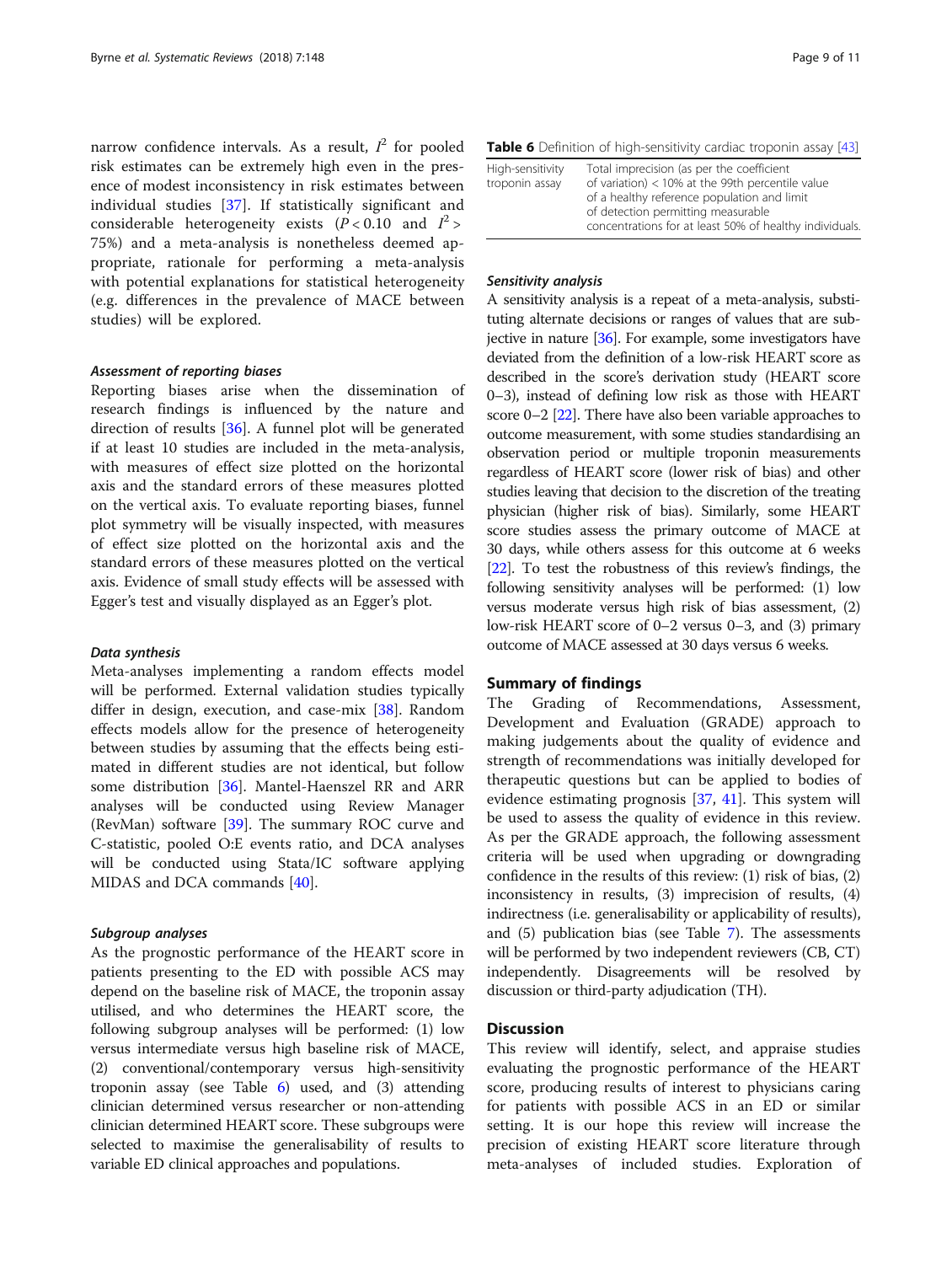<span id="page-9-0"></span>

| Table 7 Definitions of levels of evidence about prognosis [37] |  |  |  |
|----------------------------------------------------------------|--|--|--|
|----------------------------------------------------------------|--|--|--|

| Quality level | Optimal study                                                                                                                                                   |
|---------------|-----------------------------------------------------------------------------------------------------------------------------------------------------------------|
| High          | We are very confident that the true prognosis lies<br>close to that of the estimate.                                                                            |
| Moderate      | We are moderately confident that the true prognosis is<br>likely to be close to the estimate, but there is a possibility<br>that it is substantially different. |
| l ow          | Our confidence in the estimate is limited; the true<br>prognosis may be substantially different from the<br>estimate.                                           |
| Very low      | We have very little confidence in the estimate; the true<br>prognosis is likely to be substantially different from the<br>estimate.                             |
|               |                                                                                                                                                                 |

pre-specified subgroup effects may improve confidence in the applicability of the HEART score across varied clinical settings. In addition, this review will contribute to the knowledge translation process and may inform future clinical practice guidelines. The results of this review may also identify research gaps or generate new hypotheses related to the evaluation and management of patients with possible ACS. Most importantly, we hope this review will encourage a model of shared clinical decision-making in the ED by facilitating risk communication with patients and between health care providers.

# Additional file

[Additional file 1:](https://doi.org/10.1186/s13643-018-0816-4) Appendix S1. Search strategy. Appendix S2. Article inclusion form. Appendix S3. Studies included in review. Appendix S4. Data extraction form. (DOCX 43 kb)

### Abbreviations

ACS: Acute coronary syndrome; AMI: Acute myocardial infarction; CABG: Coronary artery bypass graft; CHARMS: Checklist for Critical Appraisal and Data Extraction for Systematic Reviews of Prediction Modelling Studies; ED: Emergency department; EP: Emergency physician; GRADE: Grading of Recommendations, Assessment, Development and Evaluation; MACE: Major adverse cardiac event; MI: Myocardial infarction; PCI: Percutaneous coronary intervention; QUIPS: Quality in prognosis studies

# Acknowledgements

Not applicable.

### Funding

Not applicable.

### Availability of data and materials

Data sharing is not applicable to this article as no datasets were generated or analysed during the current study.

### Authors' contributions

CB is the guarantor for the review, and he conceived the review, undertook the manual searches, organised the retrieval of papers, wrote to the authors of the papers for additional information, provided additional data about the papers, obtained and screened the data on unpublished studies, wrote the review, and contributed to the data management for the review, RevMan statistical data, entering of data into Review Manager (RevMan), and other statistical analysis not using RevMan. CB and TH coordinated the review. CB and CT screened the search results, screened the retrieved papers against inclusion criteria, appraised the quality of papers, and abstracted data from the papers. CB, CT, BB, and TH interpreted the data and read and checked the review before submission. All authors read and approved the final manuscript.

### Ethics approval and consent to participate Not applicable.

Consent for publication Not applicable.

### Competing interests

Barbra Backus has published and presented widely on the HEART score and was a member of the research team who derived the HEART score. Aside from her intellectual passion, she has no financial or other known competing interests. The other authors declare that they have no competing interests.

# Publisher's Note

Springer Nature remains neutral with regard to jurisdictional claims in published maps and institutional affiliations.

### Author details

<sup>1</sup>Department of Medicine, University of Toronto, 190 Elizabeth Street, R Fraser Elliot Building, Rm 3-805, Toronto M5G 2C4, Canada. <sup>2</sup>Albert Schweitzer Hospital, Albert Schweitzerplaats 25, 3318 AT Dordrecht, Netherlands. <sup>3</sup>Nuffield Department of Primary Care Health Sciences, Radcliffe Observatory Quarter, University of Oxford, Radcliffe Primary Care Building, Woodstock Road, Oxford OX2 6GG, UK.

# Received: 27 February 2018 Accepted: 13 September 2018 Published online: 02 October 2018

### References

- 1. Amsterdam EA, Wenger NK, Brindis RG, et al. 2014 AHA/ACC guideline for the management of patients with non-ST-elevation acute coronary syndromes: a report of the American College of Cardiology/American Heart Association Task Force on Practice Guidelines. J Am Coll Cardiol. 2014;64(24): e139–228. [https://doi.org/10.1016/j.jacc.2014.09.017.](https://doi.org/10.1016/j.jacc.2014.09.017)
- 2. Rui P, Kang K. National Hospital Ambulatory Medical Care Survey: 2014 Emergency Department Summary Tables. [https://www.cdc.gov/nchs/data/](https://www.cdc.gov/nchs/data/nhamcs/web_tables/2014_ed_web_tables.pdf) [nhamcs/web\\_tables/2014\\_ed\\_web\\_tables.pdf.](https://www.cdc.gov/nchs/data/nhamcs/web_tables/2014_ed_web_tables.pdf) Accessed 28 Nov 2017.
- 3. Fanaroff AC, Rymer JA, Goldstein SA, Simel DL, Newby LK. Does this patient with chest pain have acute coronary syndrome? JAMA. 2015;314(18):1955. [https://doi.org/10.1001/jama.2015.12735.](https://doi.org/10.1001/jama.2015.12735)
- 4. Than M, Herbert M, Flaws D, et al. What is an acceptable risk of major adverse cardiac event in chest pain patients soon after discharge from the emergency department? Int J Cardiol. 2017;166(3):752–4. [https://doi.org/10.](https://doi.org/10.1016/j.ijcard.2012.09.171) [1016/j.ijcard.2012.09.171.](https://doi.org/10.1016/j.ijcard.2012.09.171)
- 5. Sanders S, Doust J, Glasziou P. A systematic review of studies comparing diagnostic clinical prediction rules with clinical judgment. PLoS One. 2015; 10(6):e0128233. Phillips RS, ed. [https://doi.org/10.1371/journal.pone.0128233.](https://doi.org/10.1371/journal.pone.0128233)
- 6. Stiell IG, Bennett C. Implementation of clinical decision rules in the emergency department. Acad Emerg Med. 2007;14(11):955–9. [https://doi.](https://doi.org/10.1111/j.1553-2712.2007.tb02372.x) [org/10.1111/j.1553-2712.2007.tb02372.x](https://doi.org/10.1111/j.1553-2712.2007.tb02372.x).
- 7. Visser A, Wolthuis A, Breedveld R, et al. HEART score and clinical gestalt have similar diagnostic accuracy for diagnosing ACS in an unselected population of patients with chest pain presenting in the ED. Emerg Med J. 2015;32(8):595–600. <https://doi.org/10.1136/emermed-2014-203798>.
- 8. Six AJ, Backus BE, Kelder JC. Chest pain in the emergency room: value of the HEART score. Netherlands Hear J. 2008;16(6):191–6 [http://www.ncbi.nlm.](http://www.ncbi.nlm.nih.gov/pmc/articles/PMC2442661/) [nih.gov/pmc/articles/PMC2442661/.](http://www.ncbi.nlm.nih.gov/pmc/articles/PMC2442661/)
- 9. Naik G, Ahmed H, Edwards AGK. Communicating risk to patients and the public. Br J Gen Pract. 2012;62(597):213–6. [https://doi.org/10.3399/](https://doi.org/10.3399/bjgp12X636236) [bjgp12X636236.](https://doi.org/10.3399/bjgp12X636236)
- 10. Pollack CV, Sites FD, Shofer FS, Sease KL, Hollander JE. Application of the TIMI risk score for unstable angina and non-ST elevation acute coronary syndrome to an unselected emergency department chest pain population. Acad Emerg Med. 2006;13(1):13–8. <https://doi.org/10.1197/j.aem.2005.06.031>.
- 11. Than M, Flaws D, Sanders S, et al. Development and validation of the emergency department assessment of chest pain score and 2 h accelerated diagnostic protocol. Emerg Med Australas. 2014;26(1):34–44. [https://doi.org/](https://doi.org/10.1111/1742-6723.12164) [10.1111/1742-6723.12164](https://doi.org/10.1111/1742-6723.12164).
- 12. Scheuermeyer FX, Wong H, Yu E, et al. Development and validation of a prediction rule for early discharge of low-risk emergency department patients with potential ischemic chest pain. Can J Emerg Med. 2014;16(2): 106–19. <https://doi.org/10.2310/8000.2013.130938>.